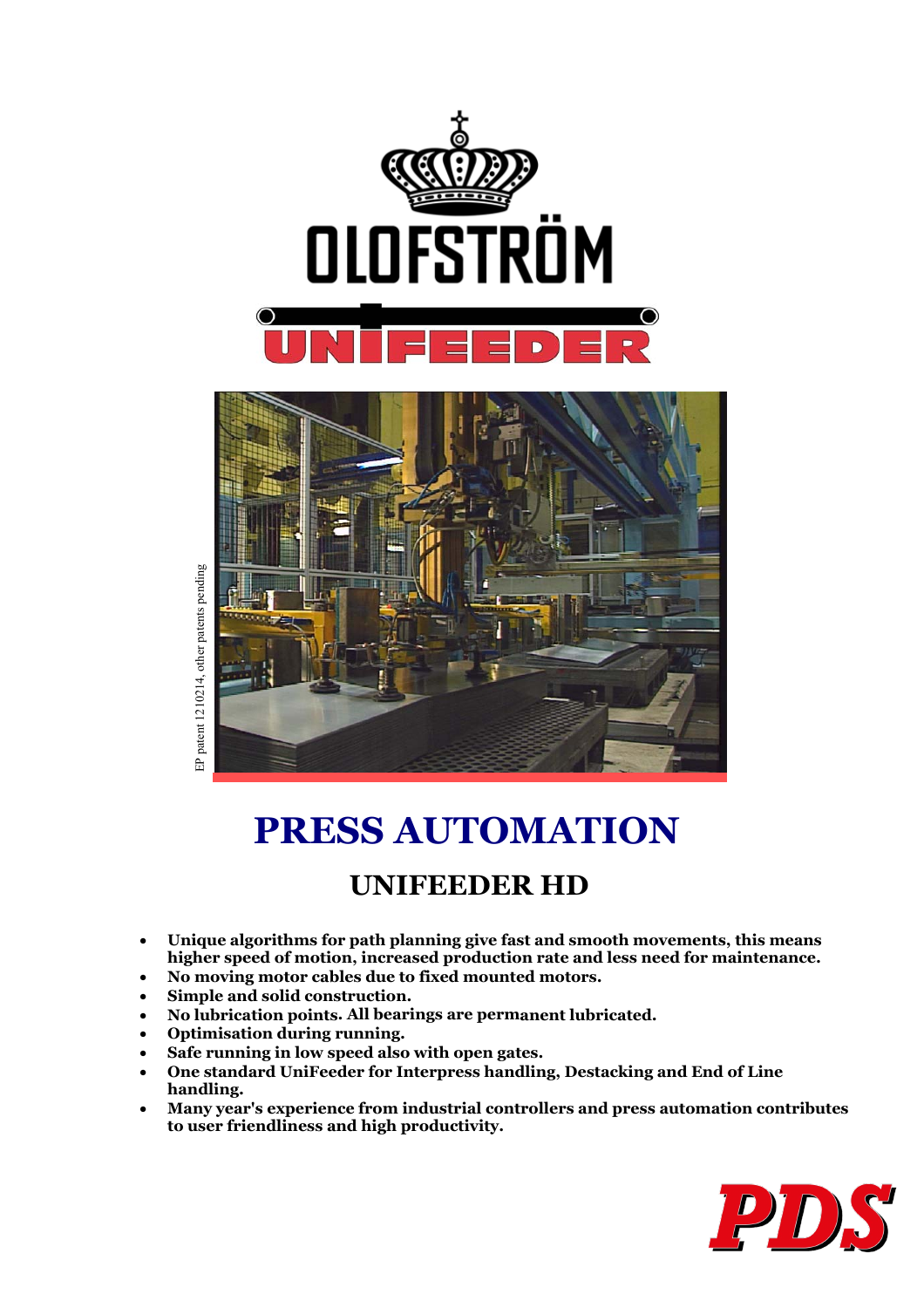

### **UniFeeder**

UniFeeder is a two-axis freely programmable press automation equipment. It is characterised by fast and smooth movements, qualities necessary for keeping a high and steady production rate. The rapid motion originates in light moving weight due to the stationary servomotors. The smoothness of the movements comes from the unique operation control, developed especially for the handling of oil-coated sheet metal.

One standard UniFeeder for all press line handling, such as Destacking, Interpress handling and End of Line handling. The possibility of using the same type of equipment throughout the line gives obvious advantage when it comes to spare parts, maintenance, training and user friendliness.

### **Destacker**

The UniFeeder´s characteristics with free choice of horizontal stroke (X-axis) and extremely good performance of vertical movement (Z-axis) makes it well suited for destacking applications. A great advantage is that the Destacker can be used with trolleys for blank stacks, instead of the hydraulic lift table's normally used.

## **Interpress feeder unit**

The Interpress unit consists of a UniFeeder with a double tool bar together with an Idle Station or a Turnover placed in between the presses. The UniFeeder solution leaves a large free floor space between the presses. This will facilitate setup work, such as tool bar change and die changes. Because the UniFeeder works as both unloader and loader at the same time, a smooth and harmonious flow of production is achieved, similar to the regular flow of a transfer press.

# **End of Line handling**

The UniFeeder is also a perfect solution for End of Line handling with free choice of horizontal stroke (X-axis), vertical stroke (Z-axis) and side motion (Y-axis). Since also a tilt function is available the UniFeeder can stack panels both horizontally and vertically. This means that the UniFeeder End of Line handling equipment is a four (4) axis fully programmable unit without stroke limitations.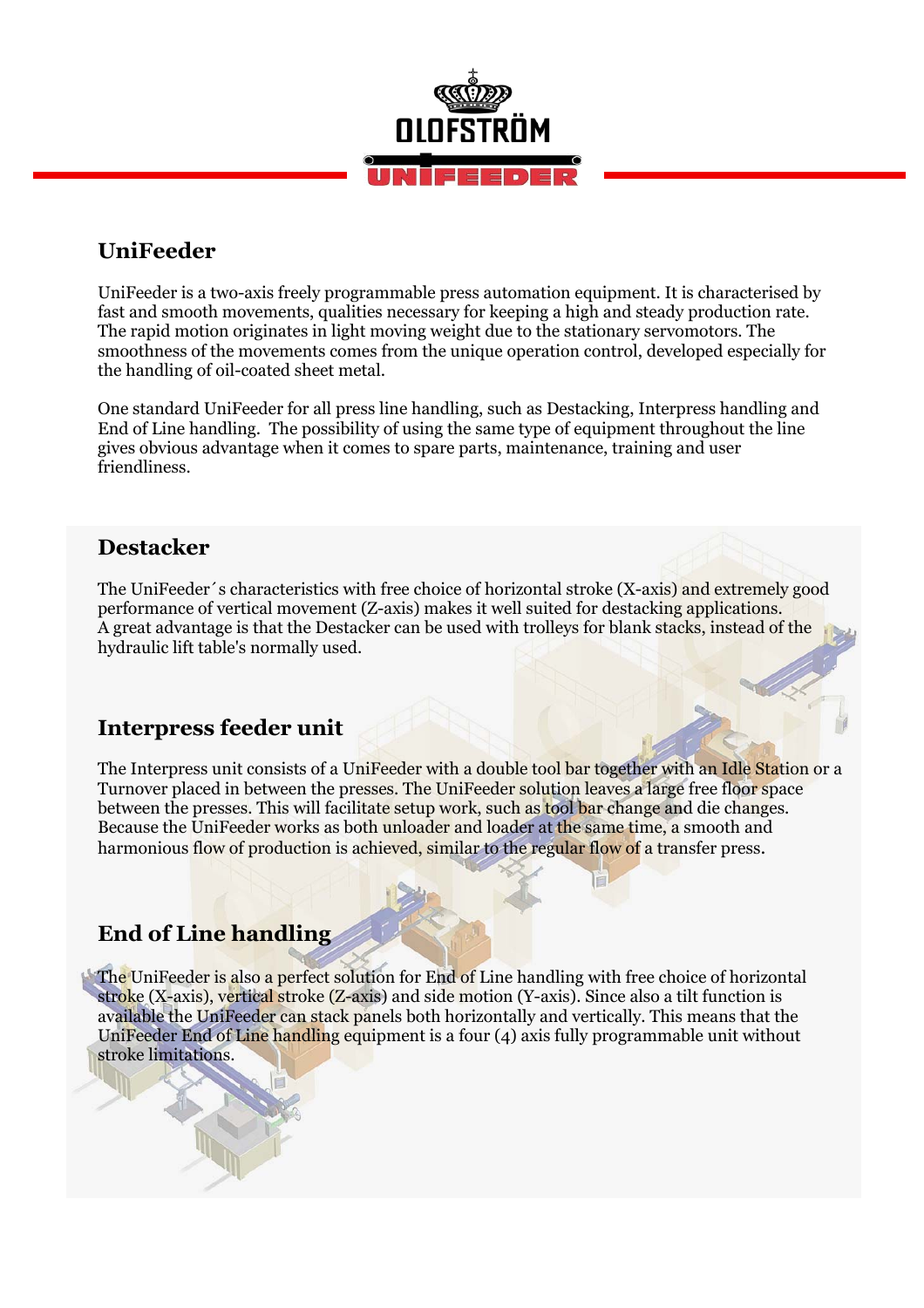

# **Technical Data and Capacity for UniFeeder HD**

| max | $230 \text{ kg}$ | 500 lbs           |
|-----|------------------|-------------------|
| max | 12 <sub>m</sub>  | 40 ft             |
| max | $6 \text{ m/s}$  | $20 \text{ ft/s}$ |
| max | 2 <sub>m</sub>   | 80 inches         |
| max | $5 \text{ m/s}$  | $16 \text{ ft/s}$ |
|     |                  |                   |

### **Capacity examples:**

Number of strokes/minute continuous.

| <b>Horizontal Stroke</b><br>millimeters (inches) | <b>Vertical Stroke</b><br>millimeters (inches) | Load<br>$kg$ (lbs) | <b>Expected Output</b><br>(Strokes per minute) |
|--------------------------------------------------|------------------------------------------------|--------------------|------------------------------------------------|
| 3000(118)                                        | 100(4)                                         | 70(155)            | 26,8                                           |
| 3000(118)                                        | 250(10)                                        | 70(155)            | 25,5                                           |
| 3000(118)                                        | 500(8)                                         | 70(155)            | 24,0                                           |
| 3000(118)                                        | 300(12)                                        | 210(460)           | 22,1                                           |
| 5000(197)                                        | 150(6)                                         | 110(240)           | 17,5                                           |

Additional capacity examples will be made on request.

### **Expected output:**

The expected output is based on the press running in non continuous mode. If the press is running in continuous mode the output will increase.

| <b>Press Stroke continuous</b><br>(Stroke per minute) | <b>Expected Output*</b><br>(Parts per minute) | <b>Expected Output</b><br>(Parts per hour) |
|-------------------------------------------------------|-----------------------------------------------|--------------------------------------------|
| 20                                                    | 14                                            | 840                                        |
| 18                                                    | 12,5                                          | 750                                        |
| <b>16</b>                                             | 11,5                                          | 690                                        |
| 14                                                    | 10,5                                          | 630                                        |
| 12                                                    | 9,5                                           | 570                                        |
| 10                                                    | 8,5                                           | 510                                        |
| 8                                                     | 6,5                                           | 390                                        |

#### **Continous run:**

\*If running the first press in continuous mode, we can estimate the output to increase up to 17 parts per minute.